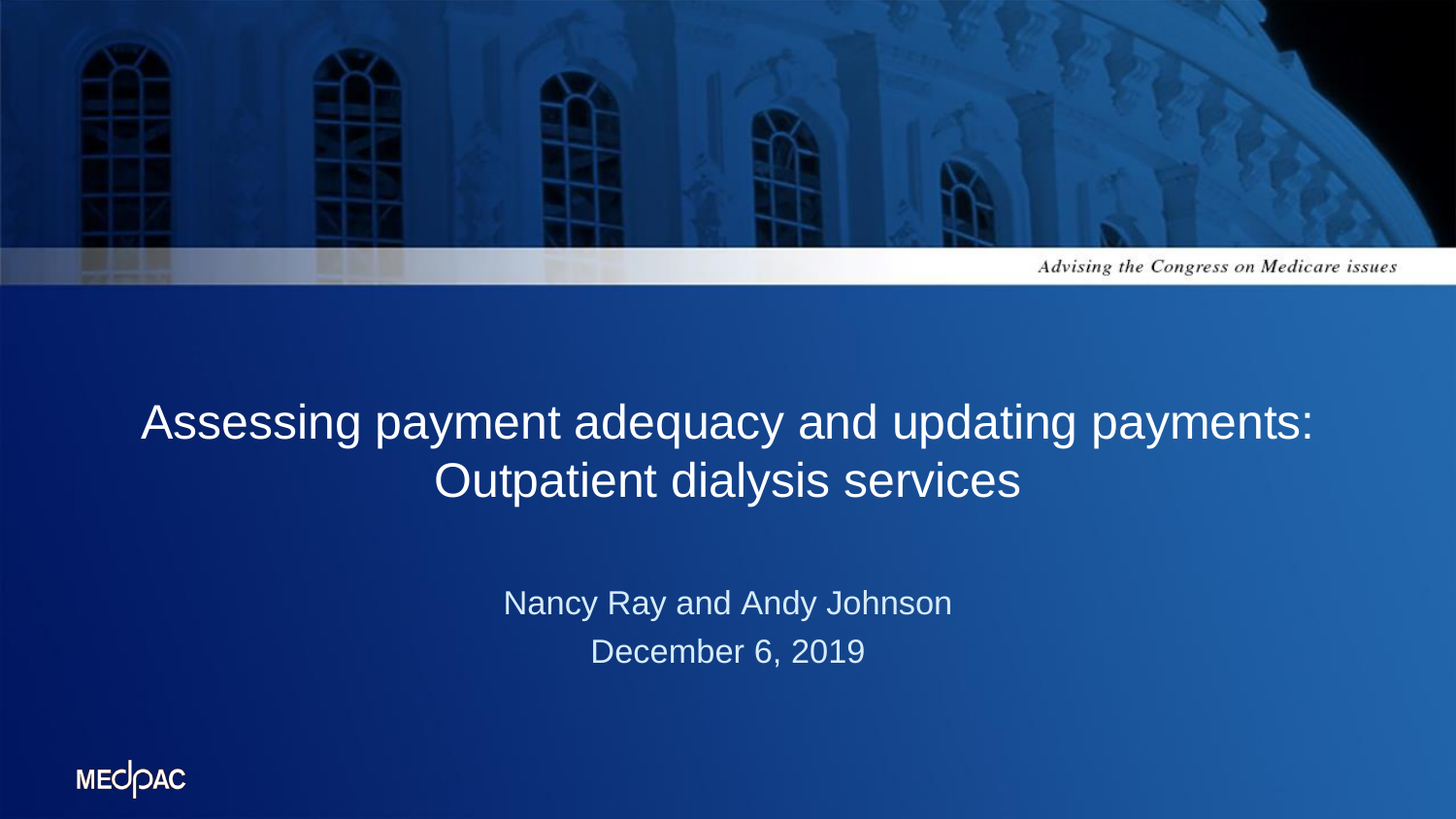### Overview of outpatient dialysis services, 2018

- Outpatient dialysis services used to treat individuals with end-stage renal disease
- **FFS beneficiaries: About 395,000**
- **Providers: About 7,400 dialysis facilities**
- **EXEDENCE FRS dialysis spending: \$12.7 billion**

Source: MedPAC analysis of 100 percent claims submitted to dialysis facilities to CMS and CMS's Dialysis Compare files. Data are preliminary and subject to change.

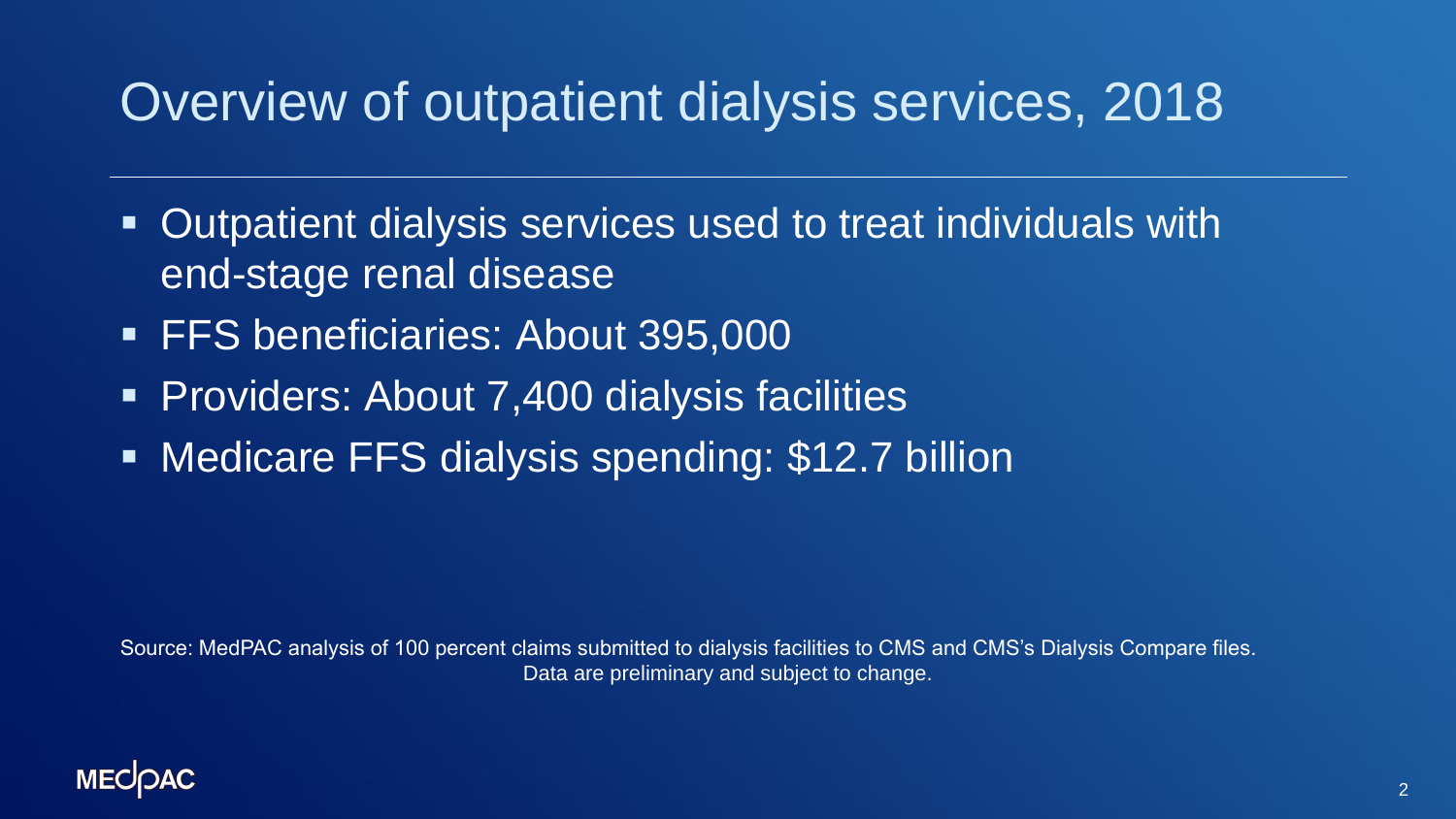### Recent changes to the ESRD PPS

- Dialysis facilities paid for each treatment they furnish using a defined "ESRD bundle" that includes equipment, supplies, labor, drugs, and labs
- As of 2018, injectable and oral calcimimetics are paid using a transitional drug add-on payment adjustment (TDAPA)
	- Separately billable payment is based on each drug's average sales price
	- CMS will include calcimimetics in the PPS payment bundle once sufficient claims data for rate setting analysis are available
- Beginning in 2020:
	- Other new dialysis drugs and biologics may be eligible for expanded TDAPA policy
	- **Equipment and supplies may be eligible for a transitional add-on payment** adjustment for new and innovative equipment and supplies (TPNIES)
	- Expanded TDAPA and TPNIES will be paid for two years; thereafter, item will be included in PPS payment bundle without change to the base rate

#### **MECOAC**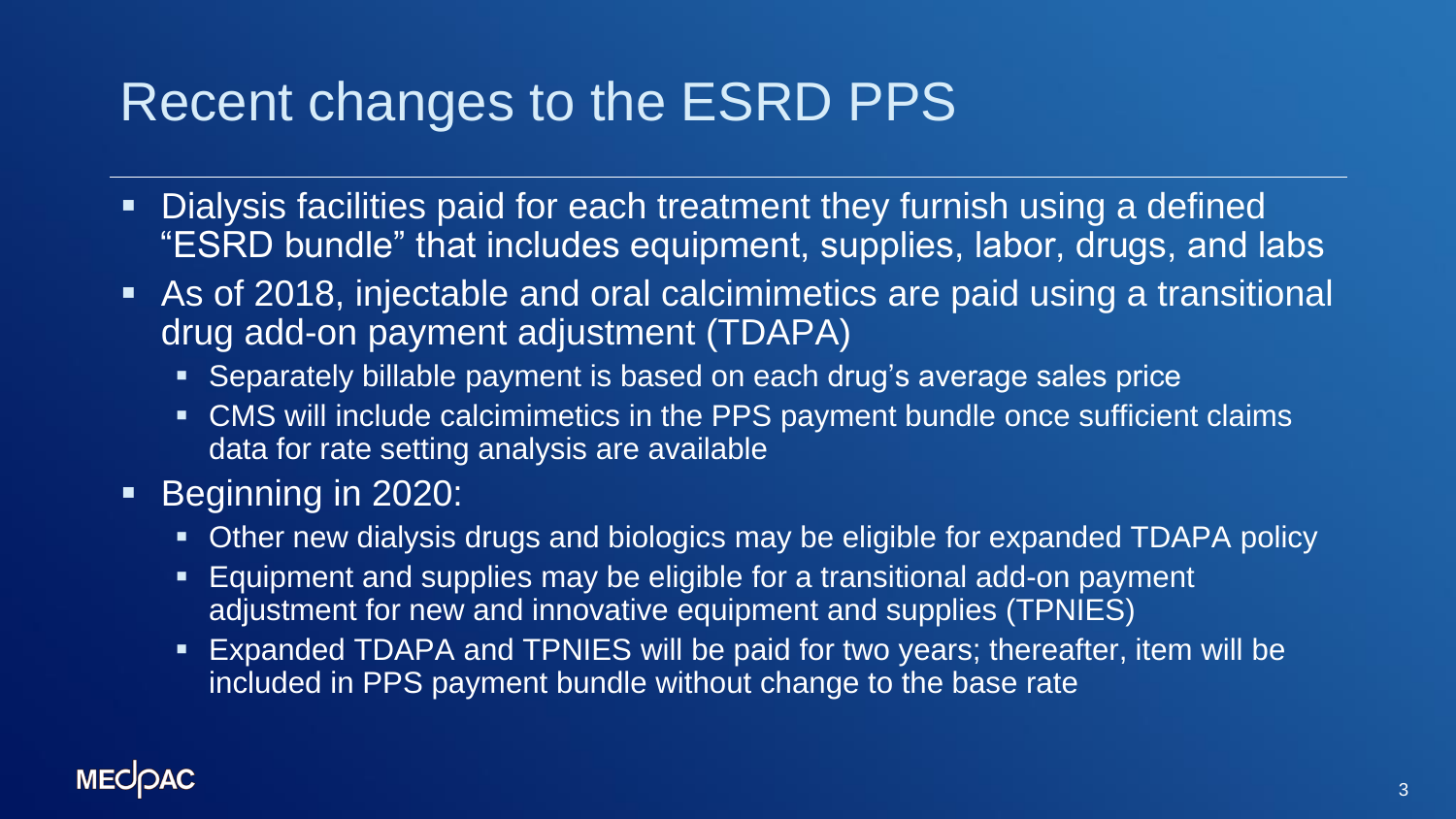### Outpatient dialysis payment adequacy framework

| Beneficiaries'<br>access to care                                                                                                                                   | <b>Quality of</b><br>care                                                                                                                         | <b>Access to capital</b>                                                                                         | <b>Medicare payments</b><br>and providers' costs                                                                                                                  |
|--------------------------------------------------------------------------------------------------------------------------------------------------------------------|---------------------------------------------------------------------------------------------------------------------------------------------------|------------------------------------------------------------------------------------------------------------------|-------------------------------------------------------------------------------------------------------------------------------------------------------------------|
| <b>Supply and</b><br>$\bullet$<br>capacity of<br>dialysis<br>facilities<br><b>Volume of</b><br>$\bullet$<br><b>services</b><br><b>Marginal profit</b><br>$\bullet$ | <b>Dialysis</b><br>$\bullet$<br>adequacy and<br>anemia<br>management<br>Home dialysis<br>$\bullet$<br><b>use</b><br><b>Mortality</b><br>$\bullet$ | <b>Provider entry</b><br>$\bullet$<br><b>Financial reports</b><br>$\bullet^+$<br>and mergers and<br>acquisitions | <b>Payments and costs</b><br><b>O</b><br><b>Overall Medicare</b><br>$\bullet^+$<br>margins in 2018<br><b>Projected overall</b><br>Ø<br>Medicare margin in<br>2020 |
|                                                                                                                                                                    |                                                                                                                                                   |                                                                                                                  |                                                                                                                                                                   |

Update recommendation for outpatient dialysis payment rate

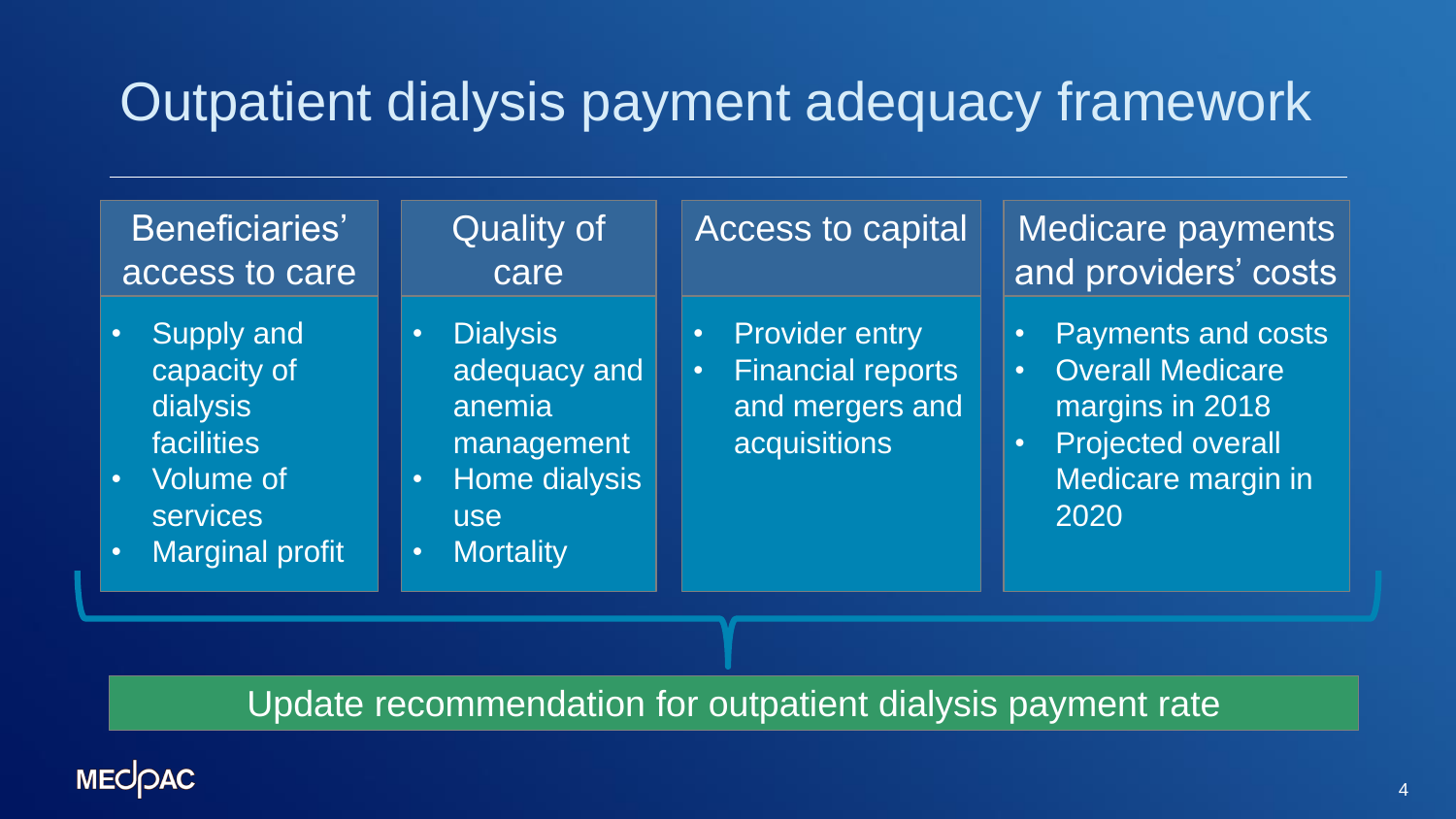### Dialysis capacity continues to increase

- Between 2017 and 2018, dialysis treatment stations increased by 4 percent; capacity growth exceeded FFS dialysis beneficiary growth
- Net increase in number of facilities (about 320)
	- Few facilities closed in 2017; closed facilities (about 70) were more likely to be small, nonprofit, and hospital-based
	- Analysis suggests that beneficiaries affected by closures (0.4 percent) received care at other facilities

Source: MedPAC analysis of 100 percent claims submitted by dialysis facilities to CMS and CMS's Dialysis Compare files. Data are preliminary and subject to change.

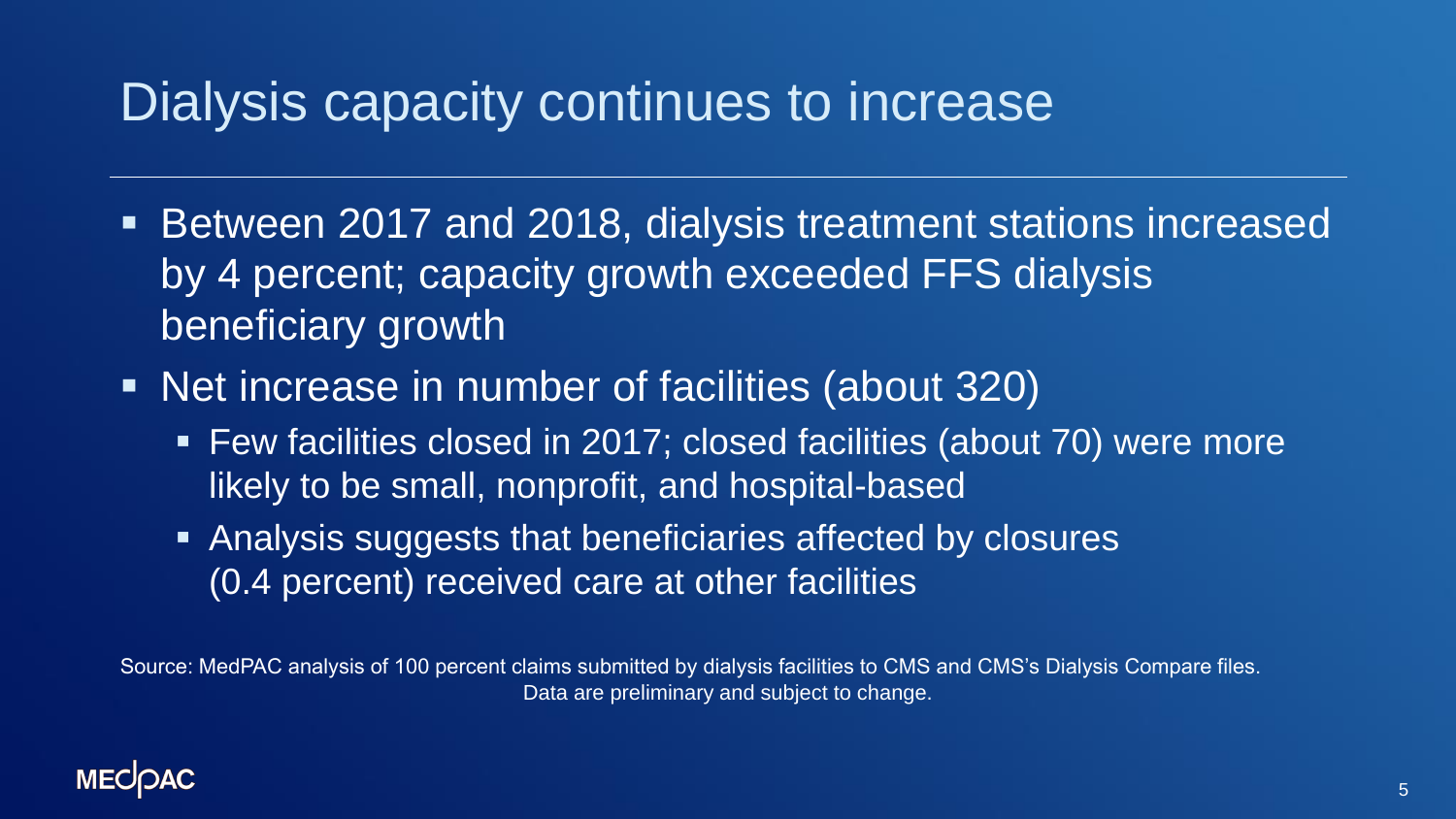# Growth in beneficiaries matches growth in dialysis **treatments**

### ■ Between 2017 and 2018:

- Total number of dialysis FFS beneficiaries increased by 0.2 percent
- Total number of dialysis treatments increased by 0.3 percent
- In both years, average treatments per beneficiary  $\approx$  115
- 18 percent marginal profit suggests that providers have a financial incentive to continue to serve Medicare beneficiaries

Source: MedPAC analysis of 100 percent claims and cost reports submitted by dialysis facilities to CMS and CMS's Dialysis Compare files. Data are preliminary and subject to change.

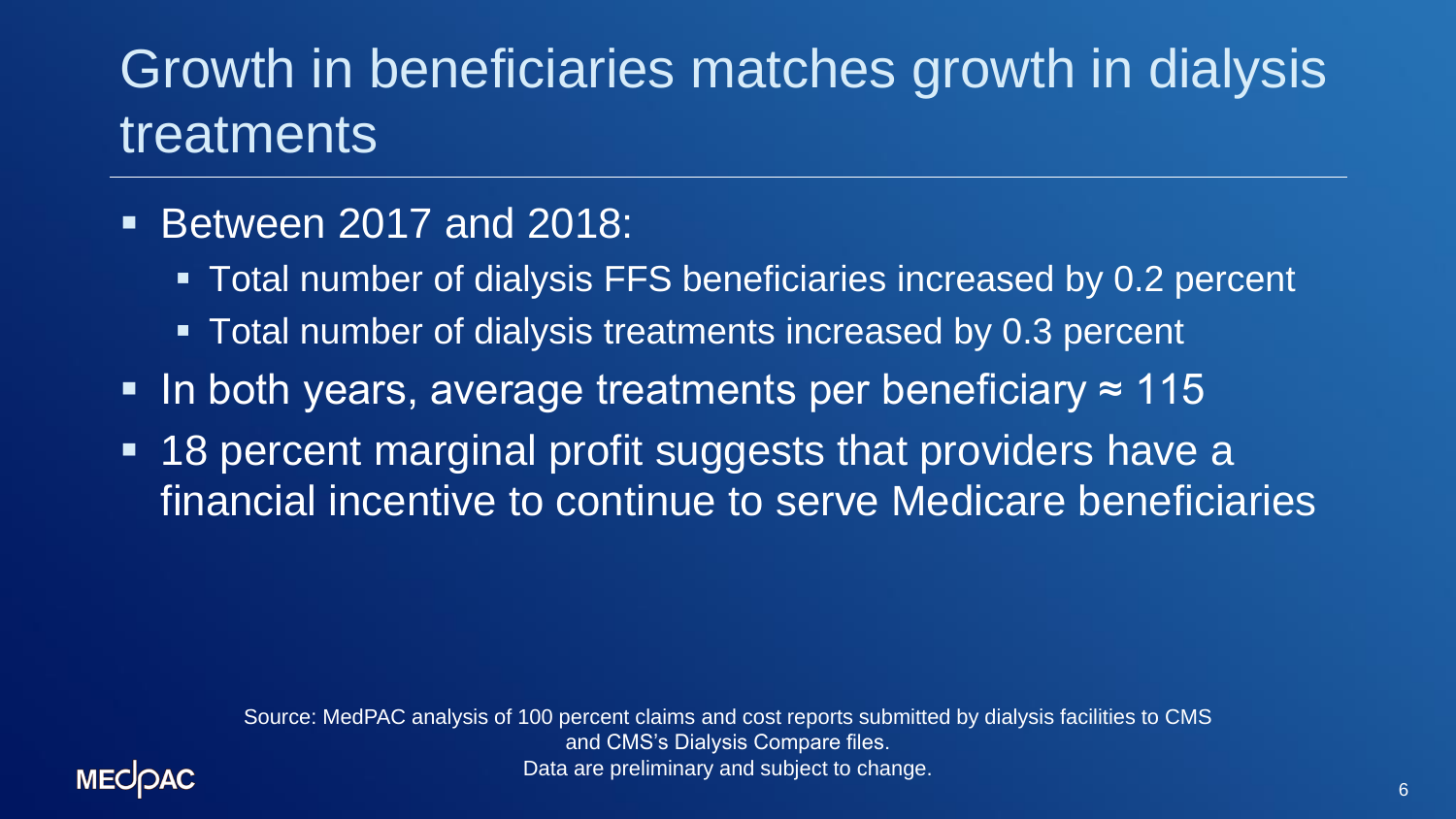### Use of dialysis drugs in the PPS payment bundle continues to decline



**MECOAC** 

Note: All drugs included in this analysis are paid under the ESRD PPS base rate. Use of drugs is estimated by multiplying drugs units reported on claims by 2019 average sales price. Drugs included are: epoetin alfa, epoetin beta, darbepoetin (ESAs); iron sucrose, sodium ferric gluconate, ferumoxytol, ferric carboxymaltose (iron agents); calcitriol, doxercalciferol, paricalcitol (vitamin D agents); daptomycin, vancomycin, alteplase, and levocarnitine (all other drugs). ESAs (erythropoietin stimulating agents). Source: MedPAC analysis of 100 percent claims submitted by dialysis facilities to CMS. Data are preliminary and subject to change.

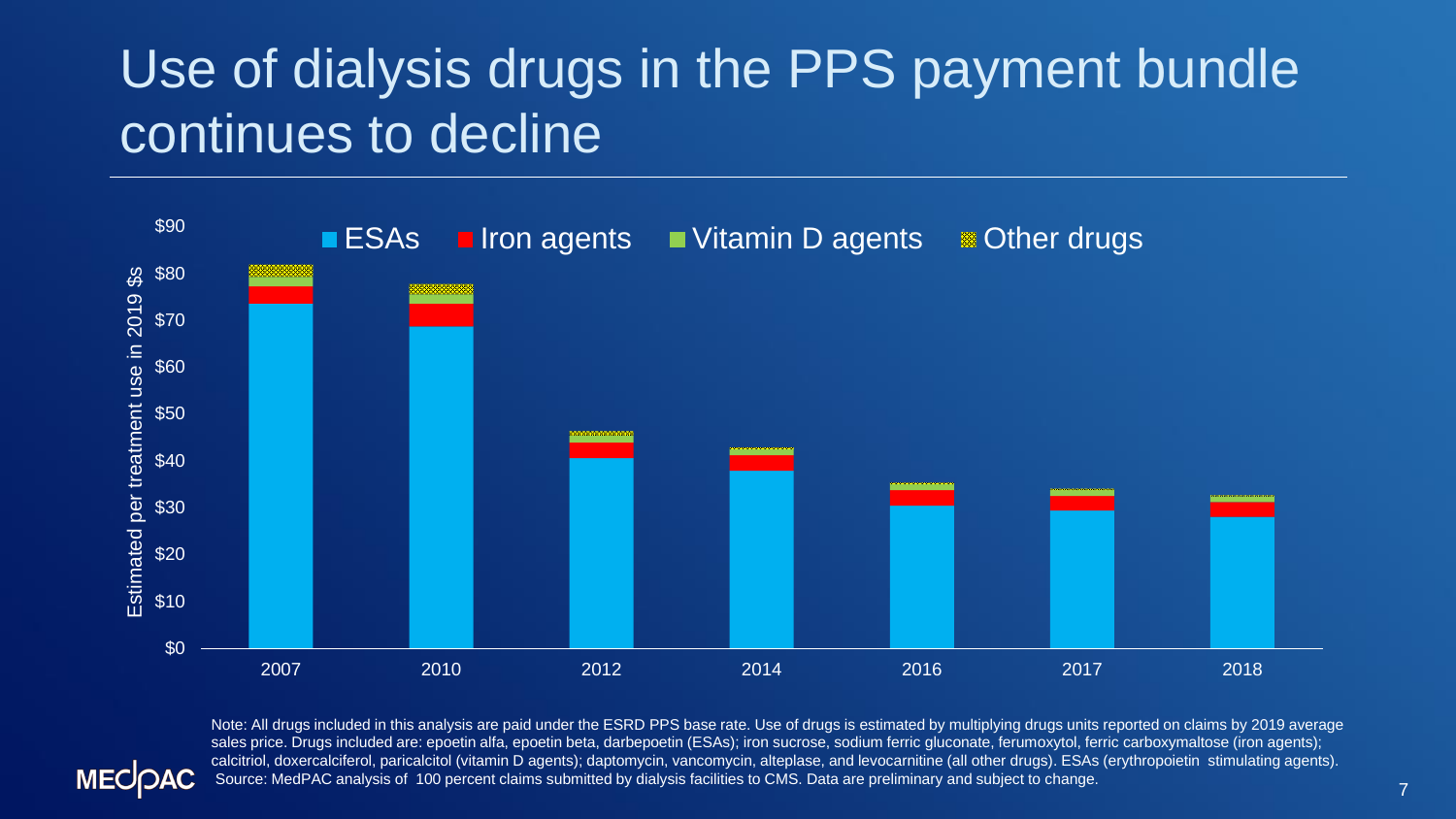### Dialysis quality stable between 2013 and 2018

- Percent of dialysis FFS beneficiaries meeting guidelines for dialysis adequacy remains high
- Home dialysis use increased from 10 percent to 12 percent
- Modest decrease in hospital admissions per beneficiary
- **EXATE: Prospice Theorem Prospital readmission held steady**
- **Percent of beneficiaries with an ED visit increased from 11** percent to 12 percent

Source: MedPAC analysis of 100 percent claims submitted by dialysis facilities to CMS. Data are preliminary and subject to change.

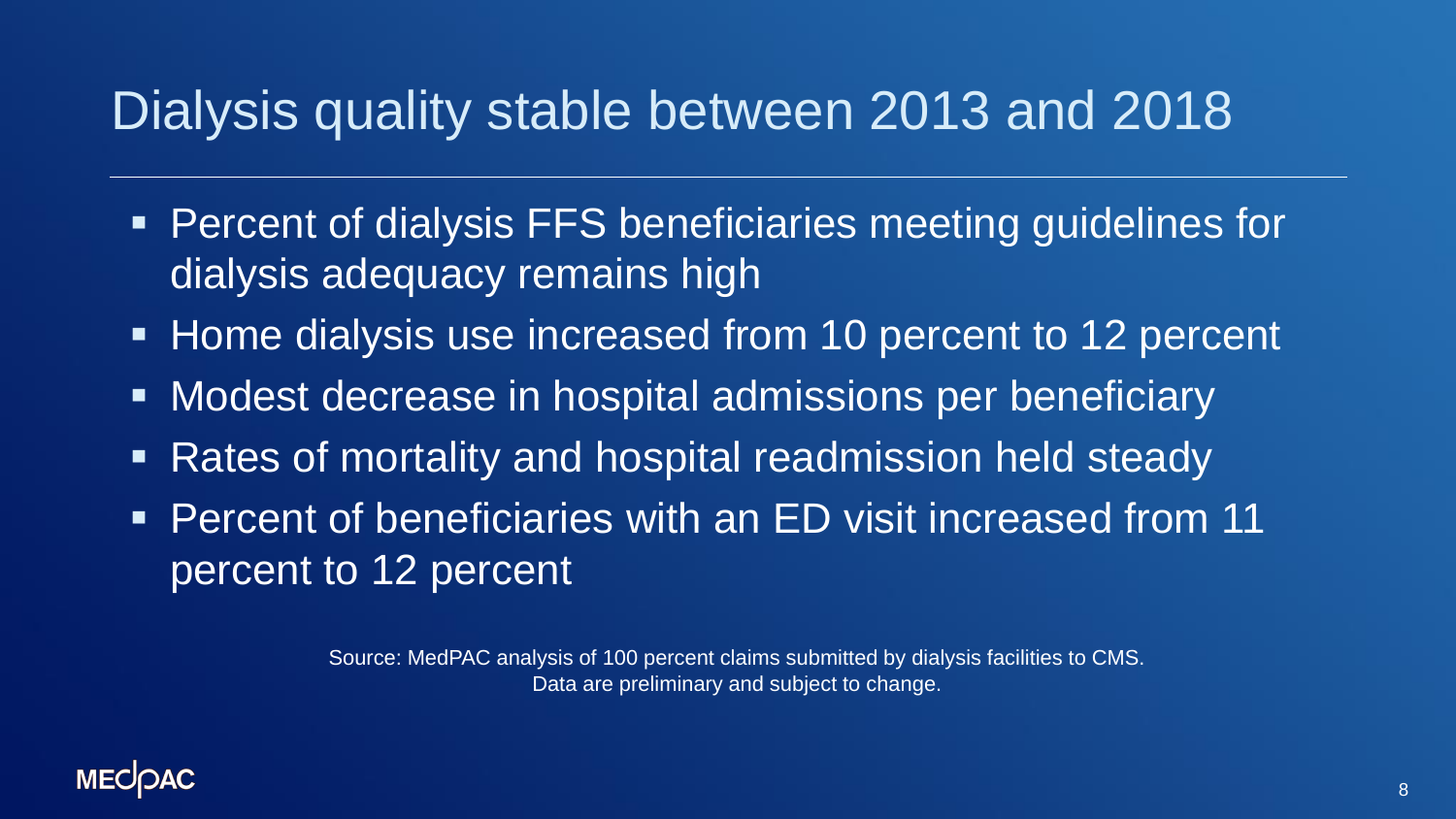### Access to capital appears positive

- **Increasing number of facilities that are for-profit and** freestanding
- Both large and small organizations have access to private capital to fund acquisitions
- Under the ESRD PPS, two large dialysis organizations have grown with acquisitions and mergers
- New entrants in the dialysis sector
- 2018 all-payer margin estimated at 20 percent

Source: MedPAC analysis of cost reports submitted by freestanding dialysis facilities to CMS. Data are preliminary and subject to change

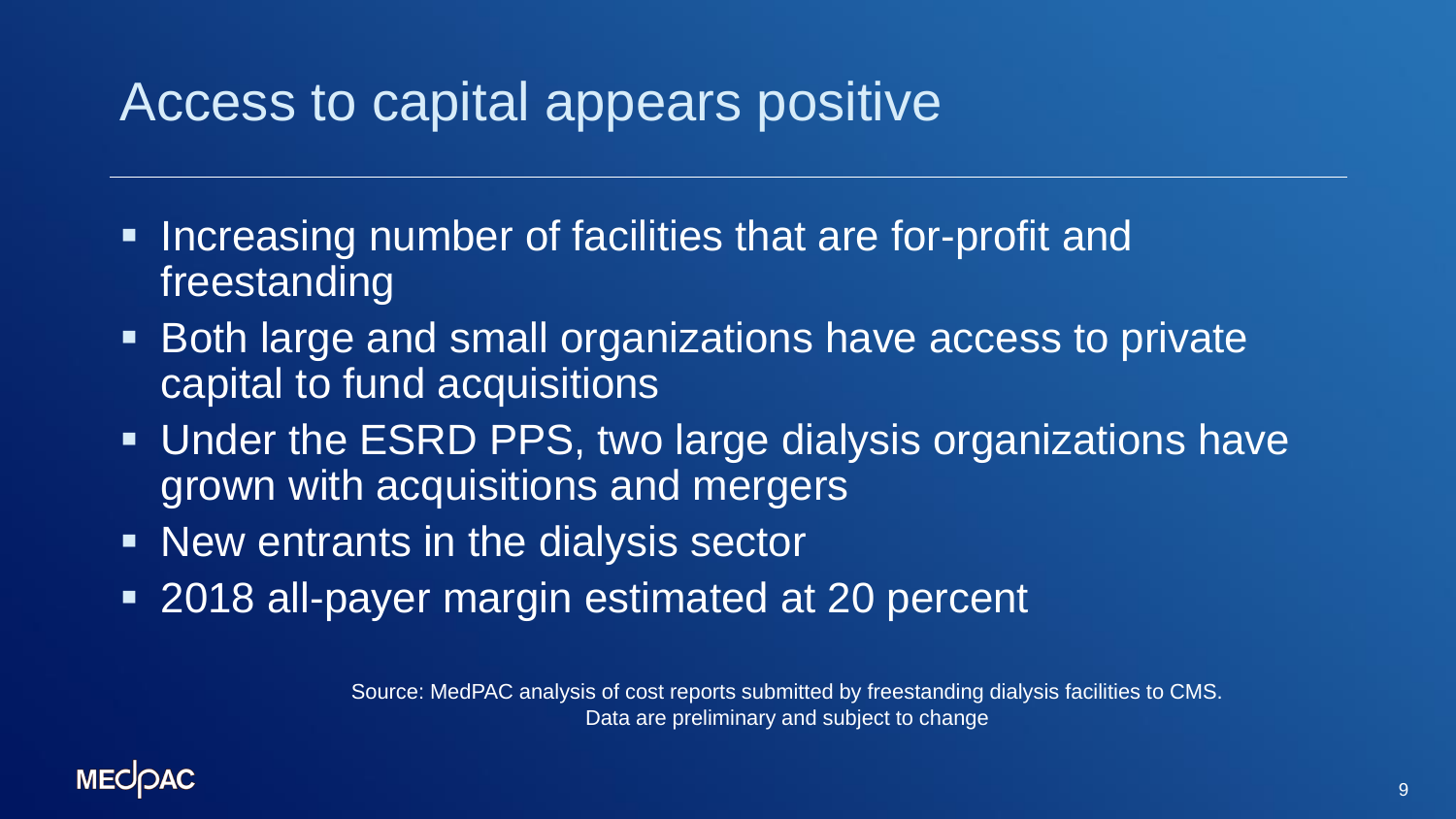# Aggregate Medicare margin changed in response to payment policies



**MECOAC** 

Source: MedPAC analysis of 100 percent claims and cost reports submitted by dialysis facilities to CMS. Data are preliminary and subject to change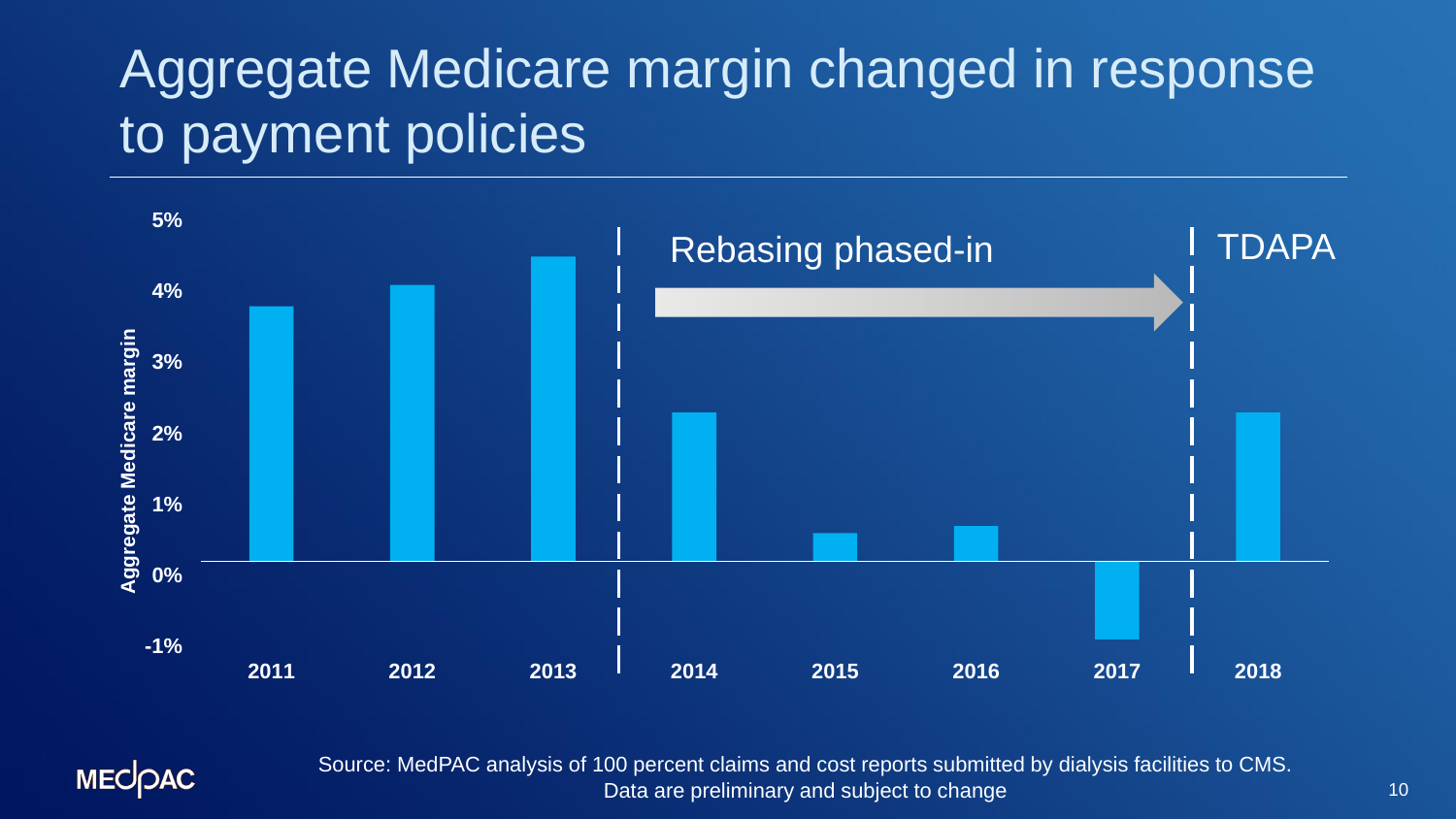# 2018 Medicare margin varies by facility size

| <b>Type of freestanding</b>                                                                        | <b>Medicare</b>                           | % of freestanding          | % of freestanding         |
|----------------------------------------------------------------------------------------------------|-------------------------------------------|----------------------------|---------------------------|
| dialysis facility                                                                                  | margin                                    | dialysis facilities        | dialysis treatments       |
| All                                                                                                | 2.1%                                      | 100%                       | 100%                      |
| Urban                                                                                              | 2.8                                       | 83                         | 88                        |
| <b>Rural</b>                                                                                       | $-2.8$                                    | 17                         | 12                        |
| Treatment volume (quintile)<br>Lowest<br>Second<br><b>Third</b><br><b>Fourth</b><br><b>Highest</b> | $-19.3$<br>$-8.0$<br>$-0.1$<br>4.2<br>8.7 | 20<br>20<br>20<br>20<br>20 | 7<br>12<br>17<br>24<br>39 |



Source: MedPAC analysis of 2018 100 percent claims and cost reports submitted by dialysis facilities to CMS. Data are preliminary and subject to change